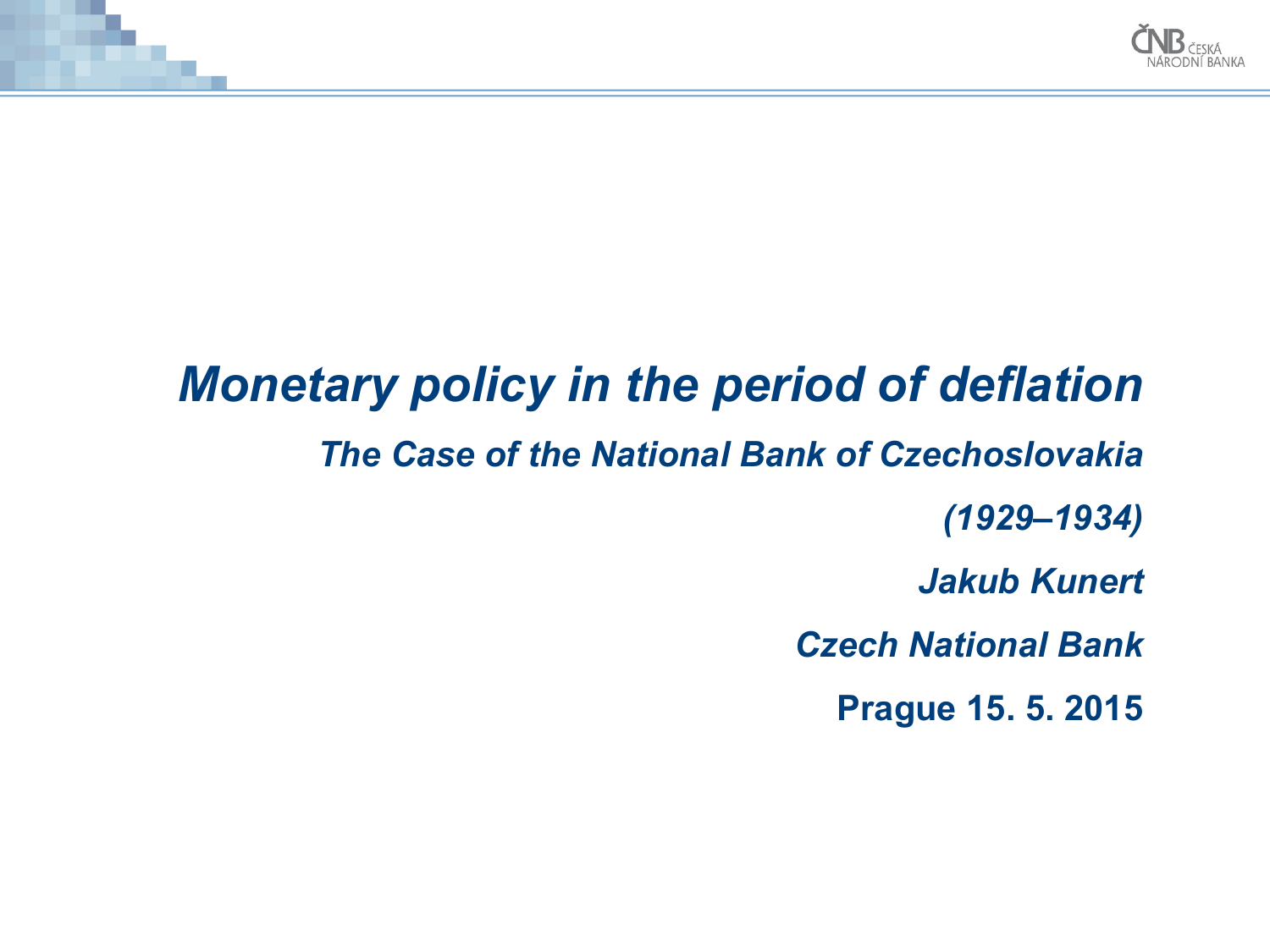

### **Agenda**

- Deflationary periods in **Czechoslovakia**
- 1929-1934 Deflation
- Concept of deflation
- Monetary policy of the NBC
- Concept of monetary experiments and the NBC
- Conclusion

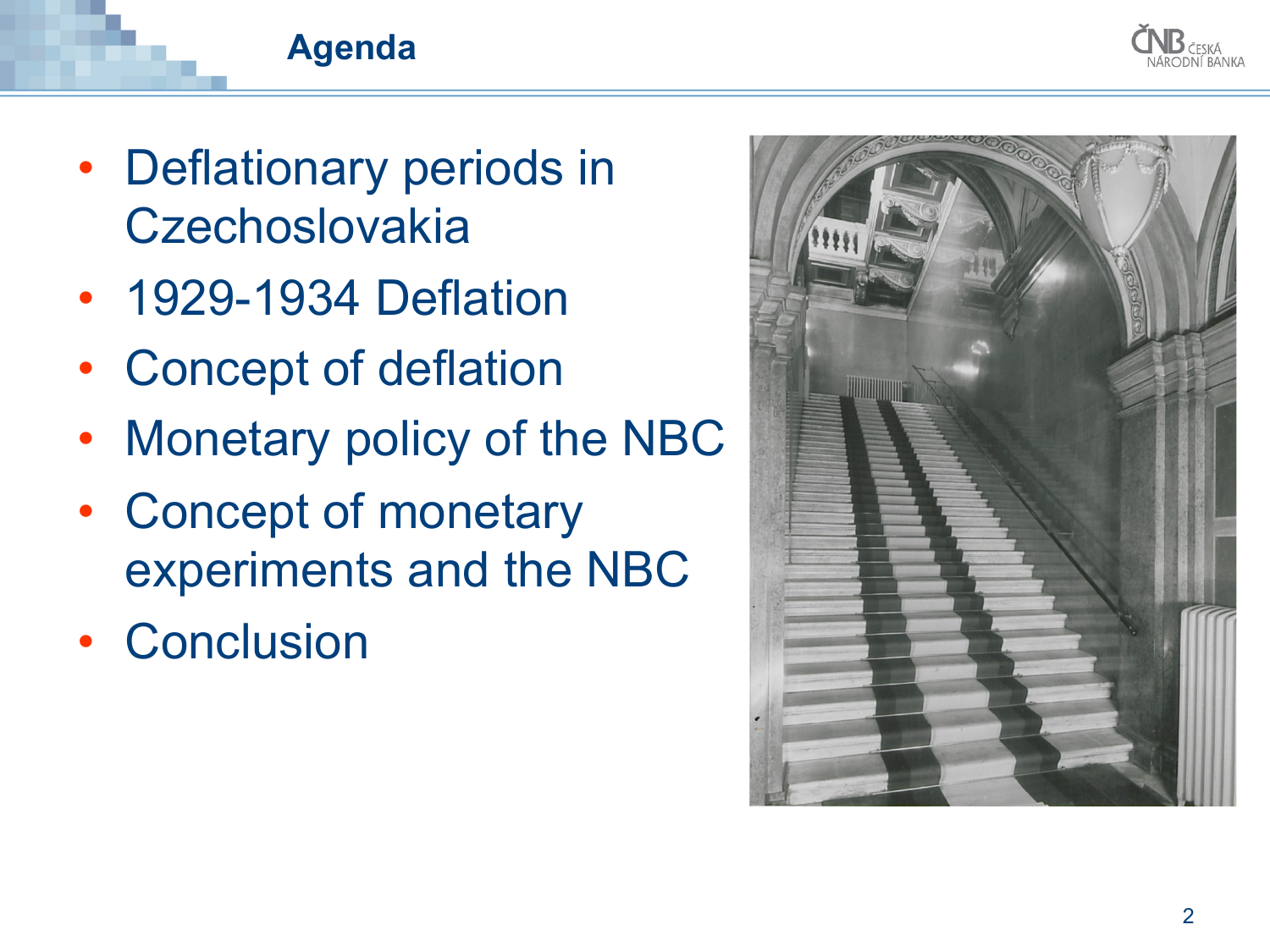

- I. deflationary period of 1922-1925
	- The Banking Office of the Ministry of Finance
	- via forex transactions
	- 1922-1923 deflationary crisis
	- 1923-1925 stabilization of exchange rate of Kc  $(100$  Kc = 2,90  $-$  3,03 USD)
- II. deflationary period of 1929-1934
	- The National Bank of Czechoslovakia
	- 1929 gold exchange standard 1 Kc = 44,58 mg Au  $(100$  Kc = 2,9629 USD)
	- 1934 devaluation of Kc  $(1/6)$ ; 1 Kc = 37,15 mg Au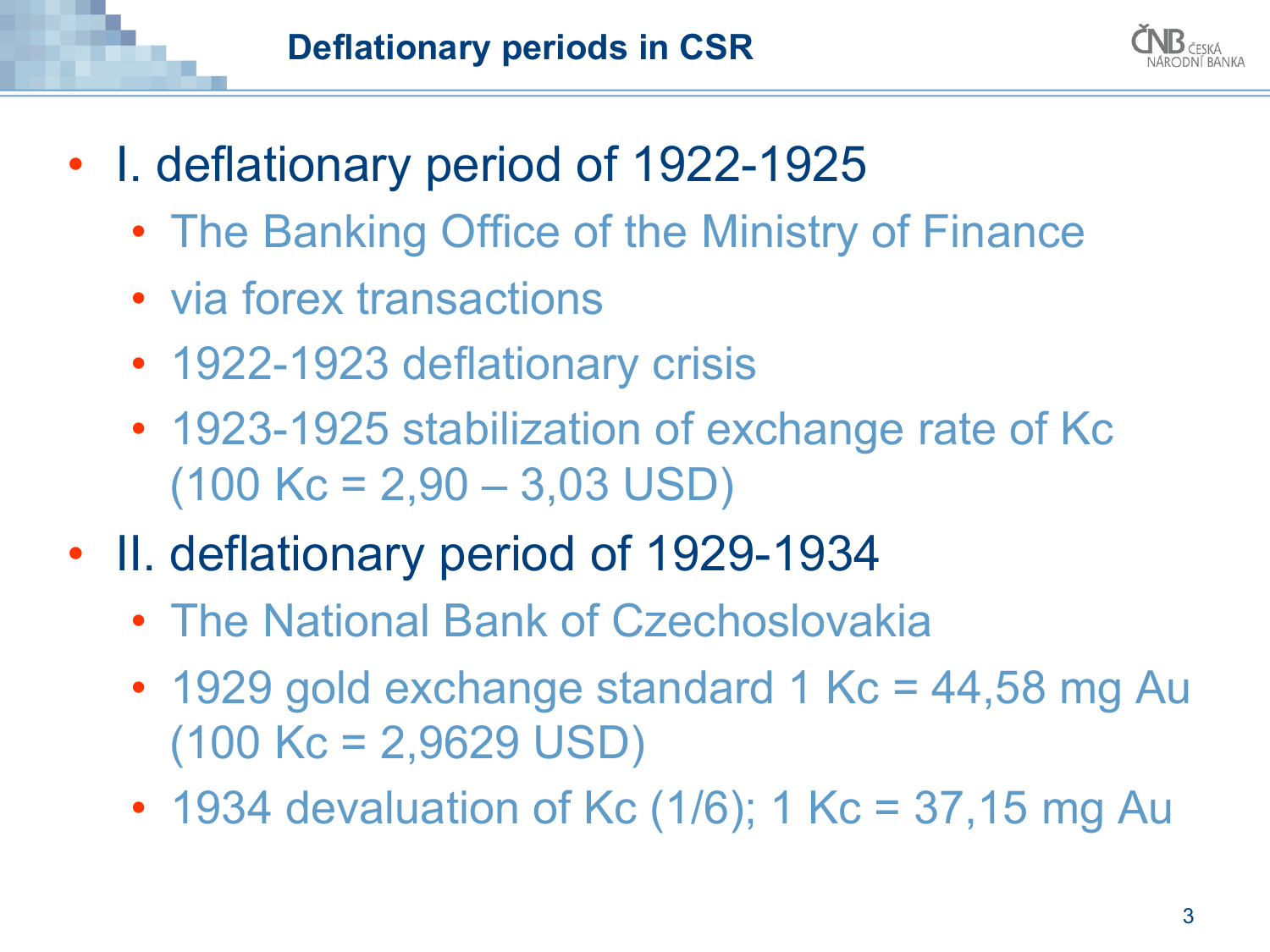



- II. deflationary period of 1929–1934
	- Decrease in production 39,8% (1933)
	- Decrease in employment 24,6% (1934)
	- Decrease in export 60,3% (1933)

**Development of Czechoslovak Economy, 1929–1934 (%)** 

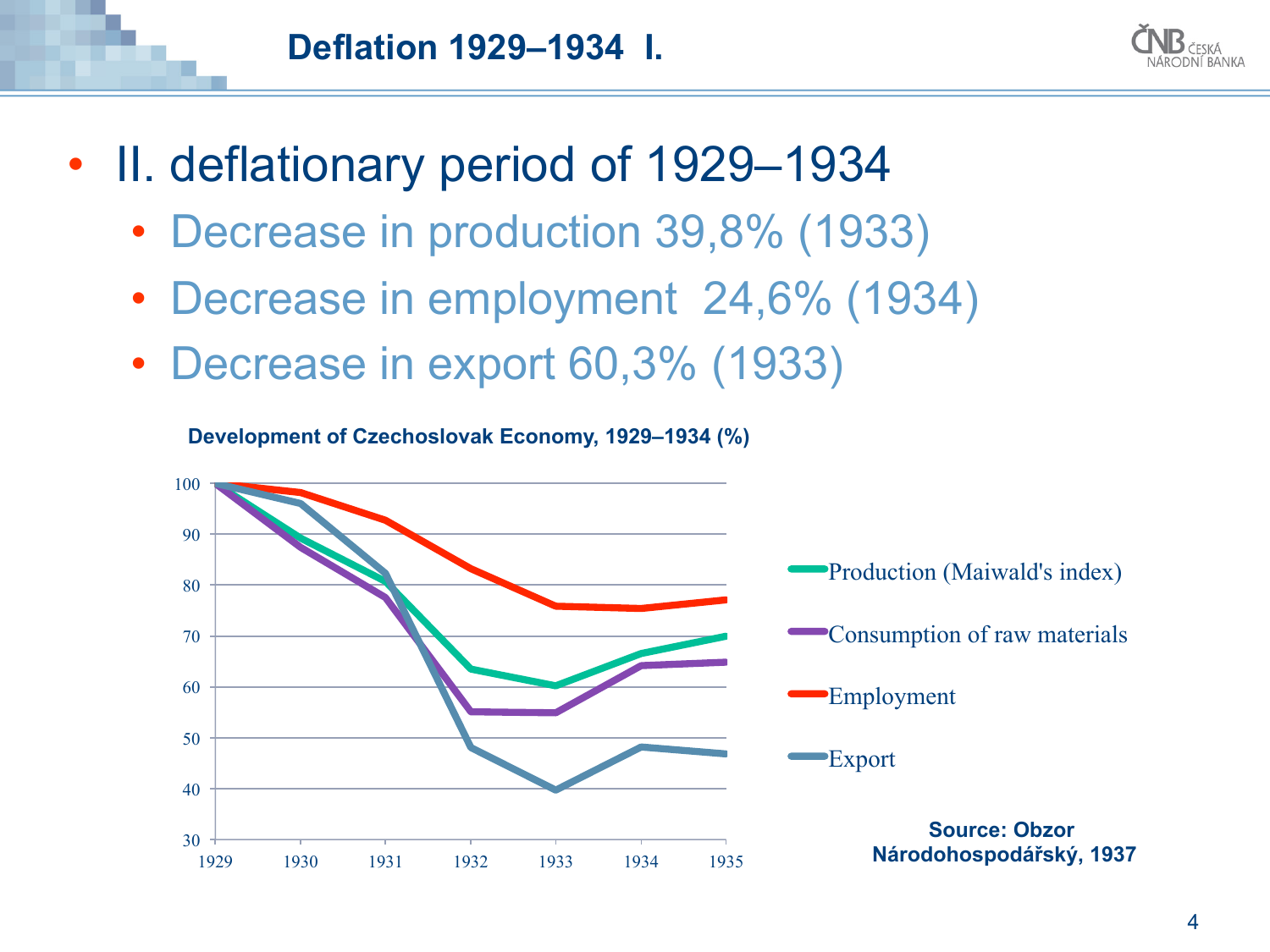

- 1928–1934 fall in prices (1928 = 100)
	- Total wholesale 32% (1933)
	- Retail 27% (1934)
	- Sensitive prices 60% (1933)
	- Cost of living (worker's family + clerk's family) 7% (1934/1932)



#### **Development of Prices in the CSR, 1929–1934**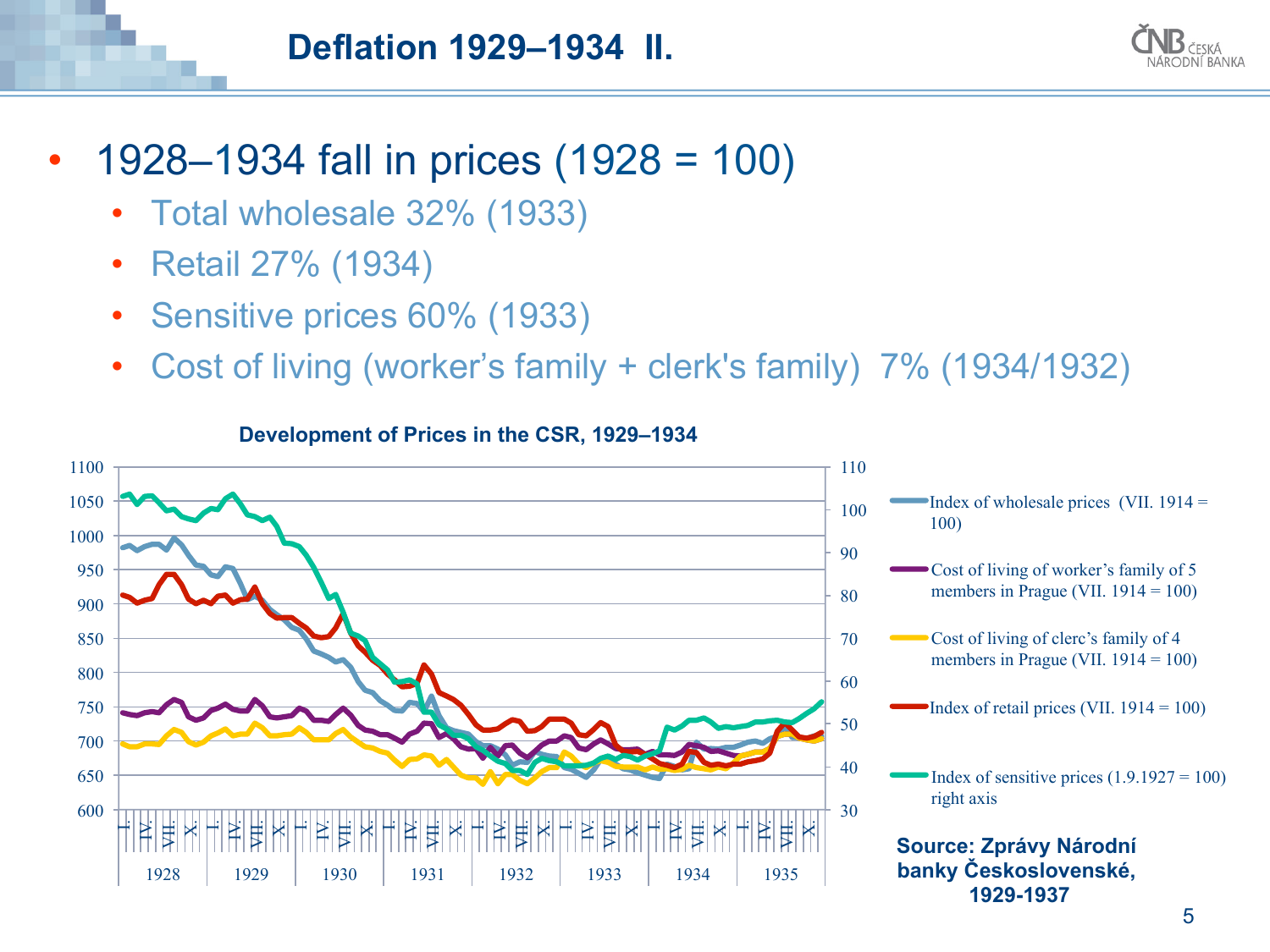

- 1929–1934 discrepancy between agricultural and manufacture prices
- Agricultural crisis starts in 1928
- Reason: organization of industry (cartels)
- 1934 reversal of price scissors (Act No 137/1934 Coll.)

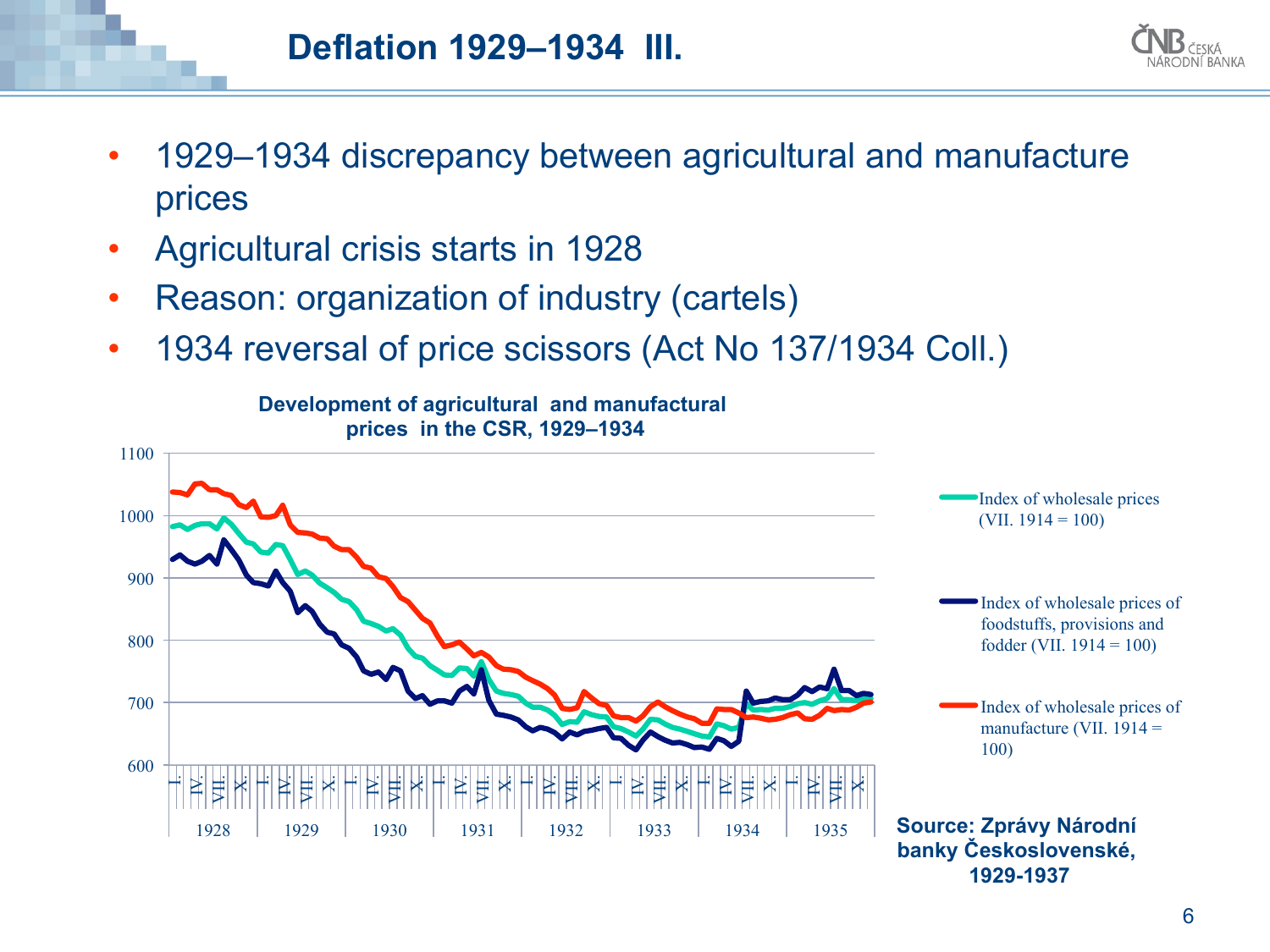



- 1929–1934 discrepancy among indices of prices (wholesale, retail, cost of living)
- Problem of advance in deflation adjustment of wages
- Reasons:
	- profit of intermediate trade, unsuccessful decrease in other production costs than commodity prices



- Index of wholesale prices of foodstuffs and provisions (VII. 1914  $= 100$
- Cost of living of worker's family of 5 members in Prague (VII. 1914 = 100)
- Cost of living of clerc's family of 4 members in Prague (VII. 1914 = 100)
- Index of retail prices (VII.  $1914 =$ 100) **Source: Zprávy Národní banky Československé,**

**1929-1937**

#### **Development of wholesale and retail prices in the CSR, 1929–1934**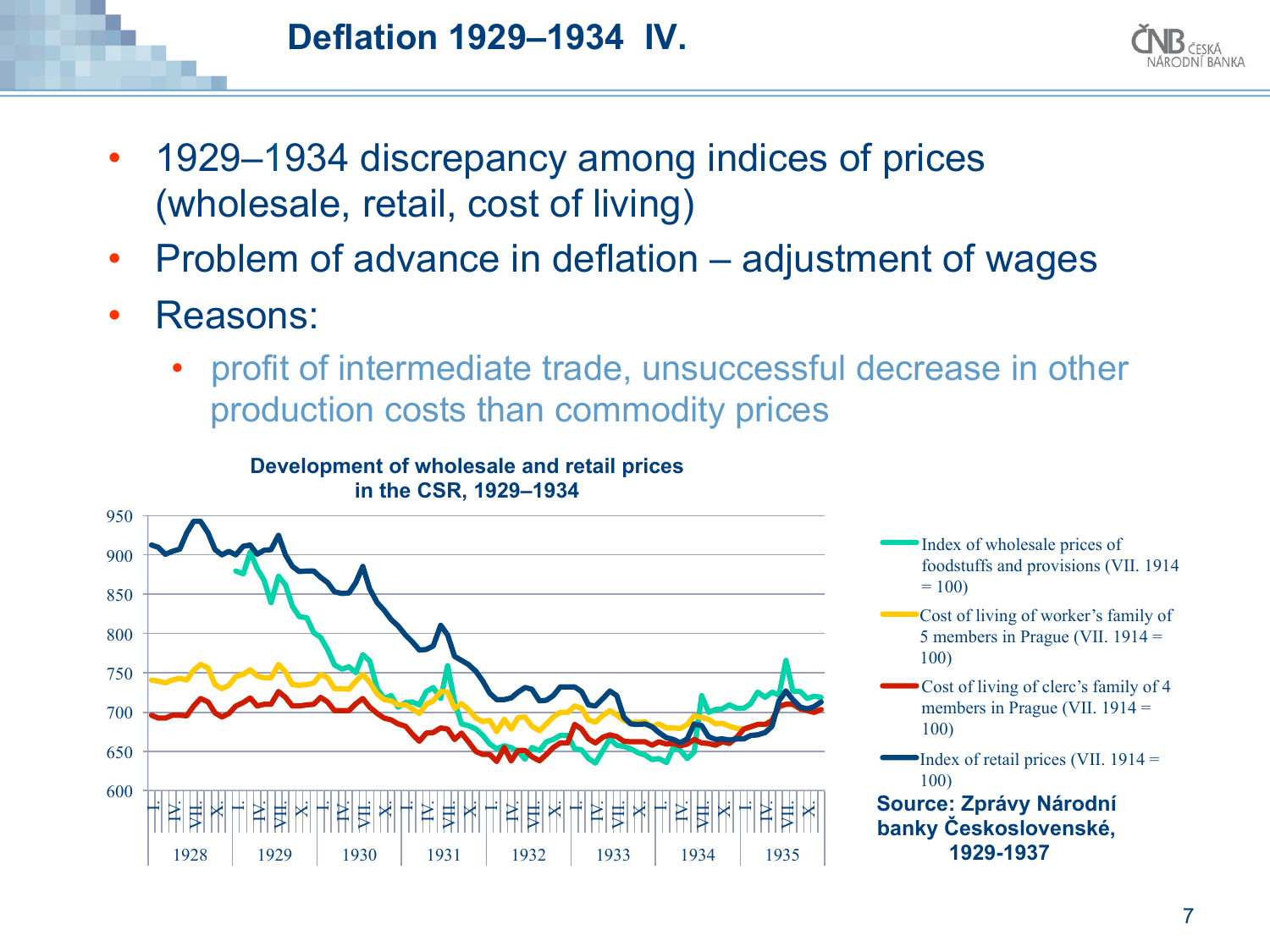



- 1929 –1934 discrepancy between the domestic and foreign price level
- CSR and USA wholesale indices in gold – difference:
	- 1929 1932 35%, 1933 25%
	- 1934 (devaluation) 7%

**Development of the gold index CSR and USA, 1928–1934** 



- Dynamics of deflation (1929– 1933):
	- CSR 32%
	- but France 40%, Netherlands 47%

**Dynamics of deflation, 1929–1934** 



**Source: Zprávy Národní banky Československé, 1929-1937**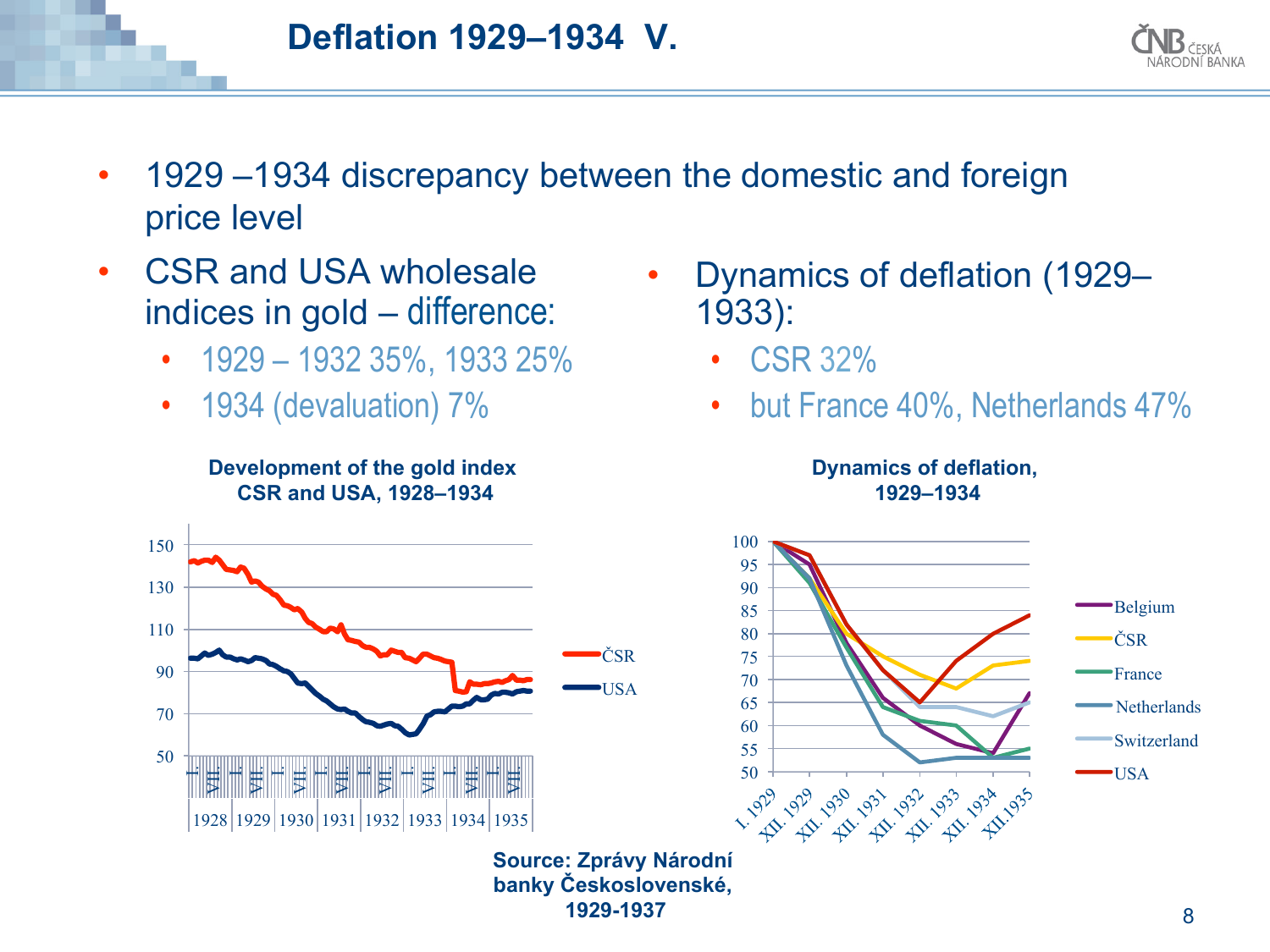## **Concept of deflation**

- The National Bank of Czechoslovakia
	- Mandate by the Act of Parliament No 347/1920 Coll. stability of currency (via exchange rate)
	- Rapid fall in prices discussions in the bank board
- Concept of deflation
	- 1929-1931 deflation = reduction of money and credit in the economy
	-
	- 1932–1934 deflation = conservative monetary policy Inspiration by Germany reduction in price of credit, price adjustment, rationalization of public administration
	- Problems of deflation (1929–1934): extent, unpredictability of calculation, delay in consumption, missing incentive to investment
	- Crown is deliberately overvalued moral impetus to reduce costs
- Interpretation of crisis
	-
	- Disparity between consumption and production, etc. Reports of the Gold Delegation of the League of **Nations**



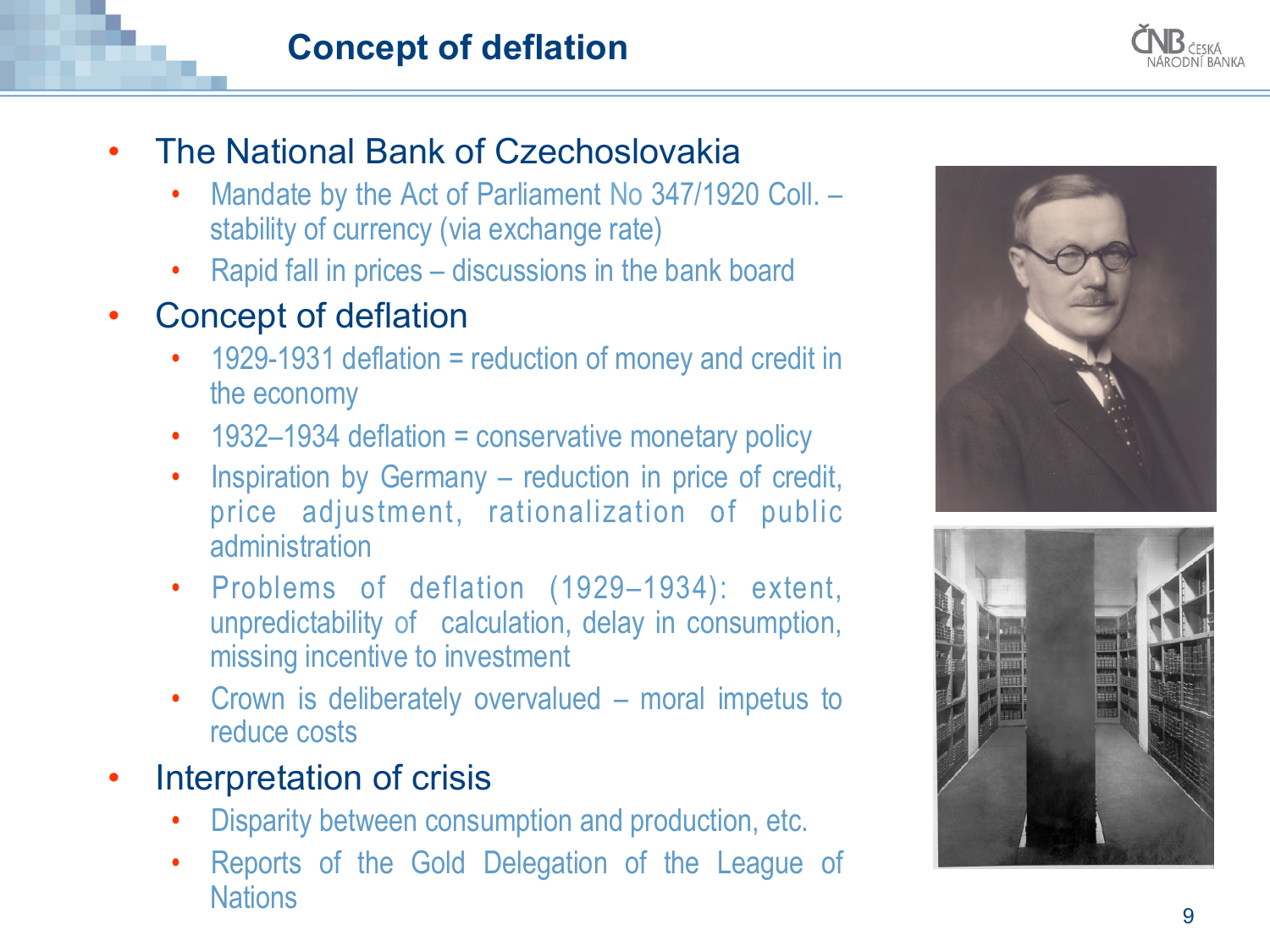## **Monetary policy of the NBC I.**



- Dealing with deflation reduction in price of credit
	- Decrease in interest rates considered instrument of deflation
- Credit policy conservative approach
	- Main instrument interest rates: discount (real bills), Lombard
	- Interest rates follow the development of the commercial interest rates
		- Till the end of 1931 interest rate reflects international money market
		- Since the end of 1931 interest rate reflects only domestic financial market, controlled system of the foreign exchange

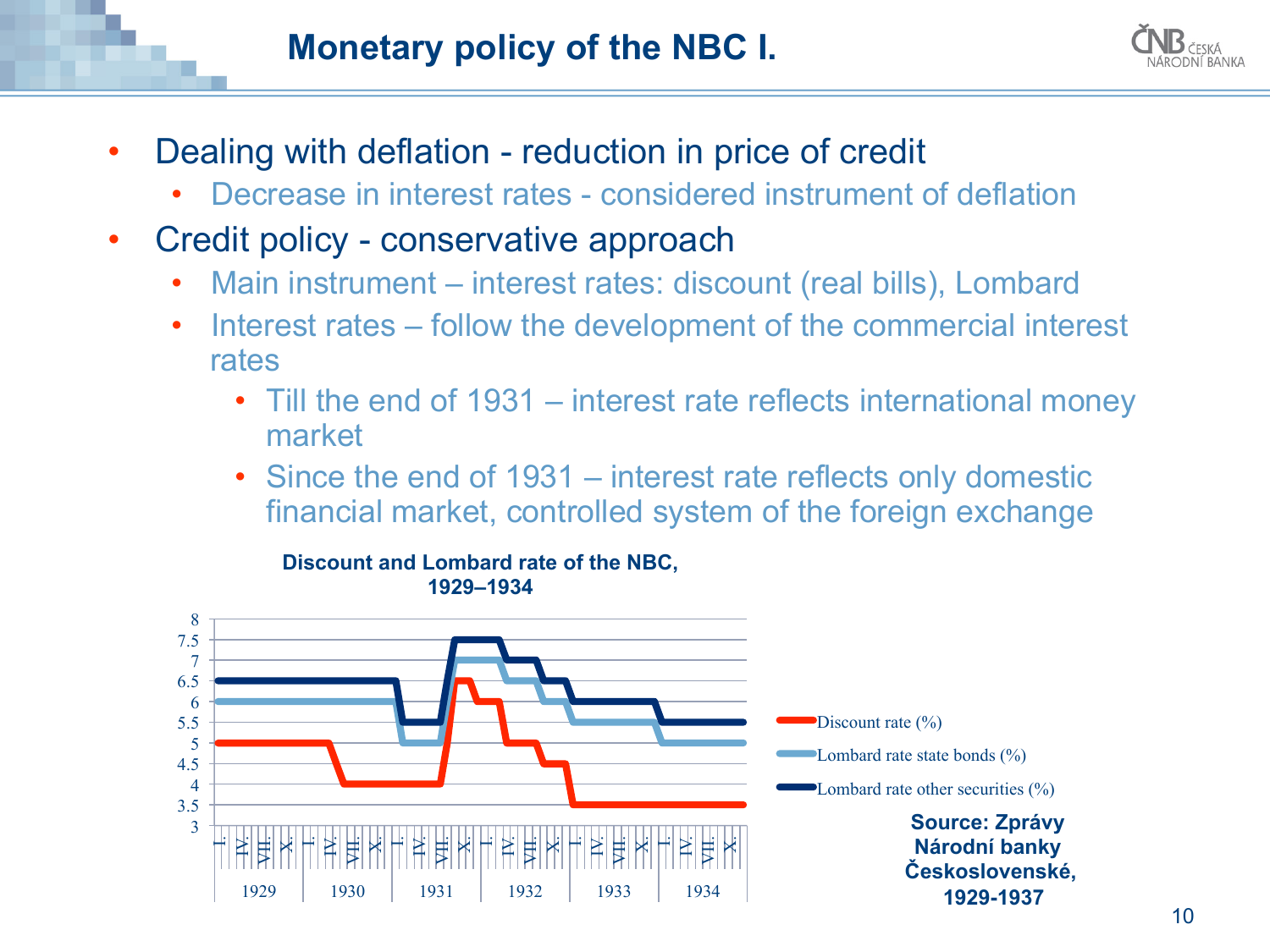

- Monetary easing via credit policy
	- Organization of credit effort to influence the behavior of financial institutions with change of the interest rates of the NBC
	- Help to financial institutions banks and saving banks
	- Help to the state extension of state credit (indirect)
	- Help to export companies
	- Help to agriculture





**Source: Zprávy Národní banky Československé, 1929-1937**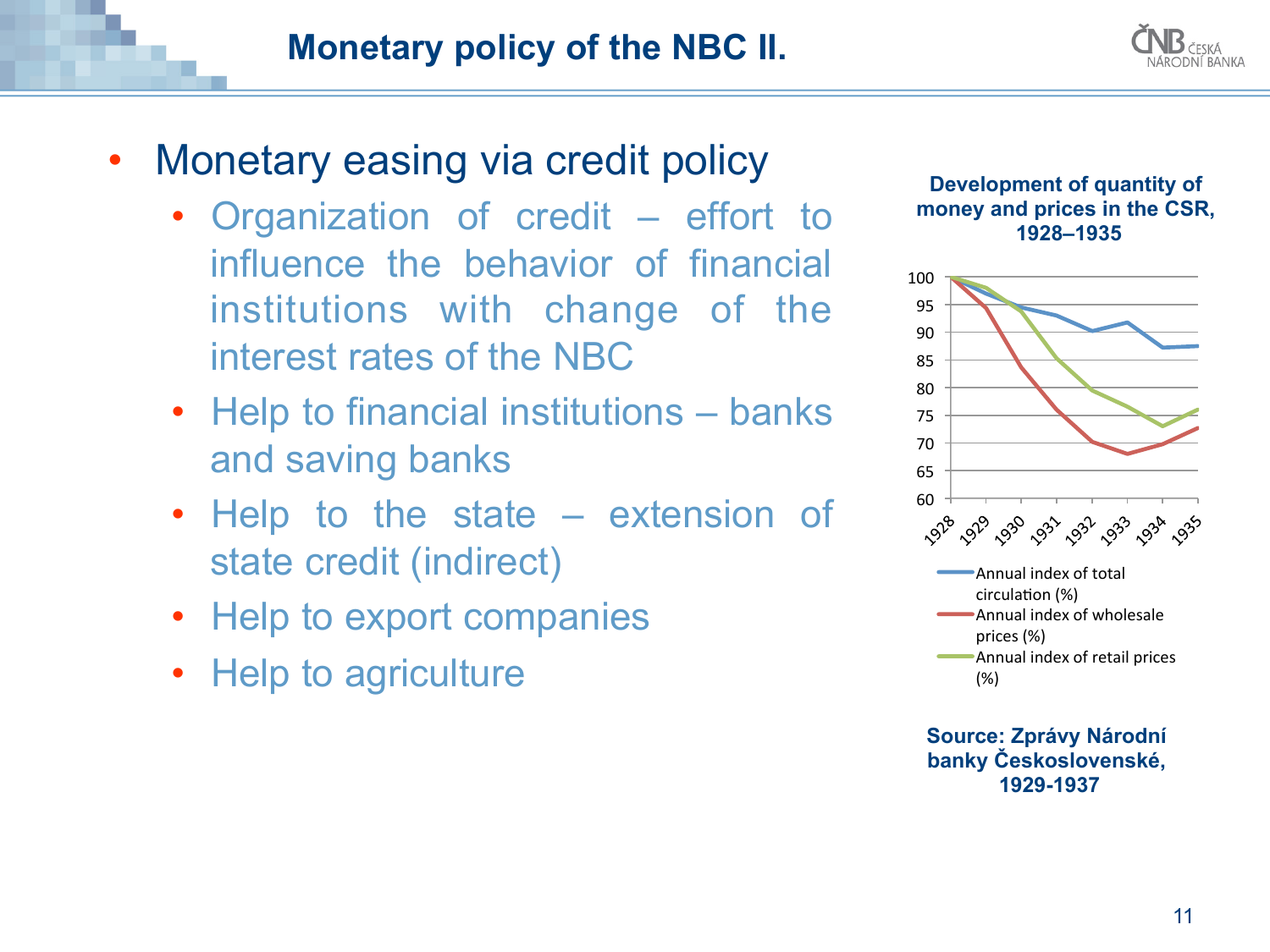**1929-1937**



#### **Development of the active side of balance of the NBC, 1928–1935**





#### **Development of the credit volume of the NBC, 1928–1935**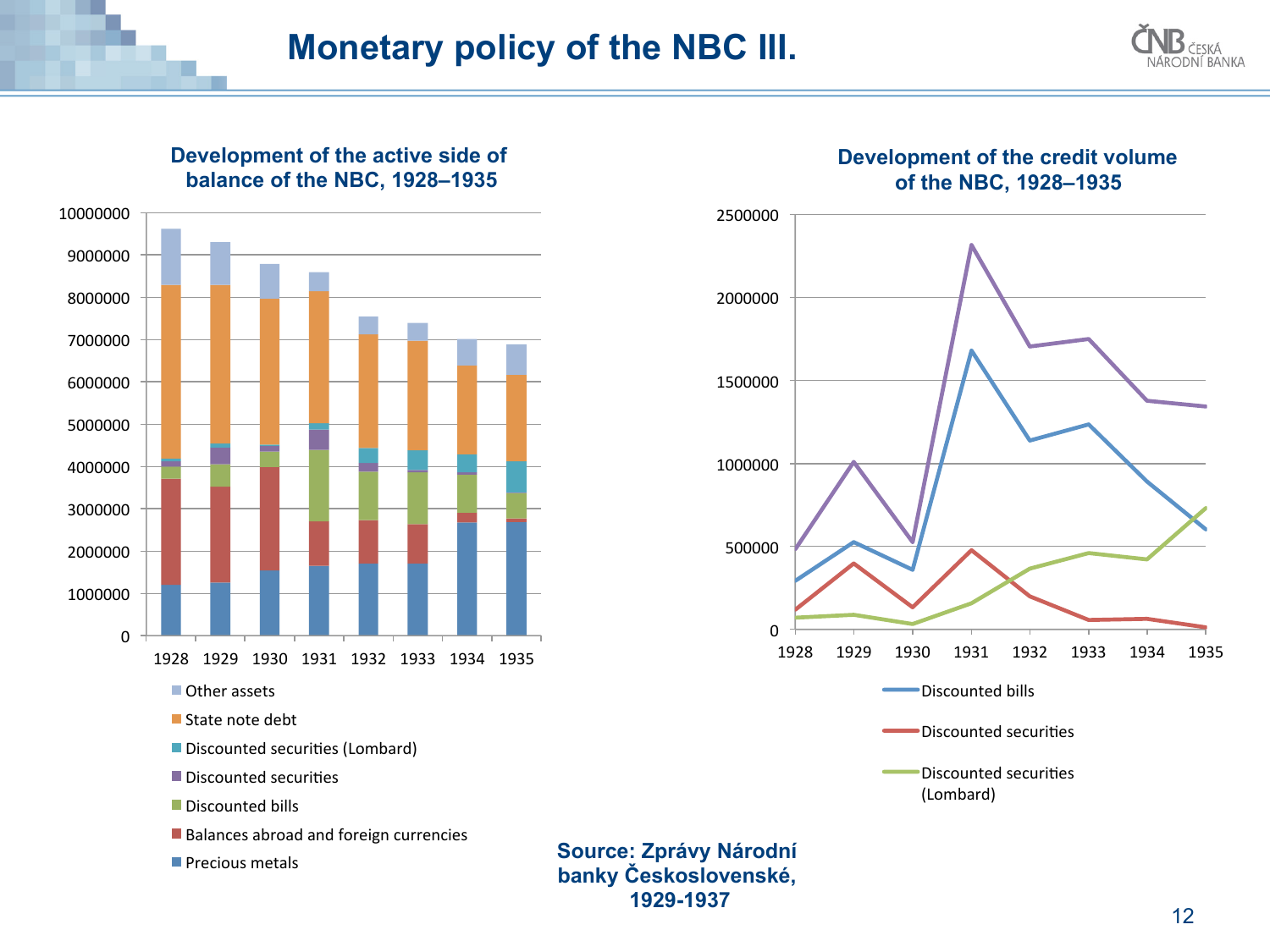

- Monetary experiments considered as protraction of crisis
- Since 1931/1932 (example of the USA) rejection of them in the Bank Board
- Indirect
	- Open market operations (OMO)
	- **Straight credit**
	- Liberalization of credit (e.g. reduction of quality of collateral)
	- Cut in gold cover
- Direct
	- Suspension of gold standard
	- Devaluation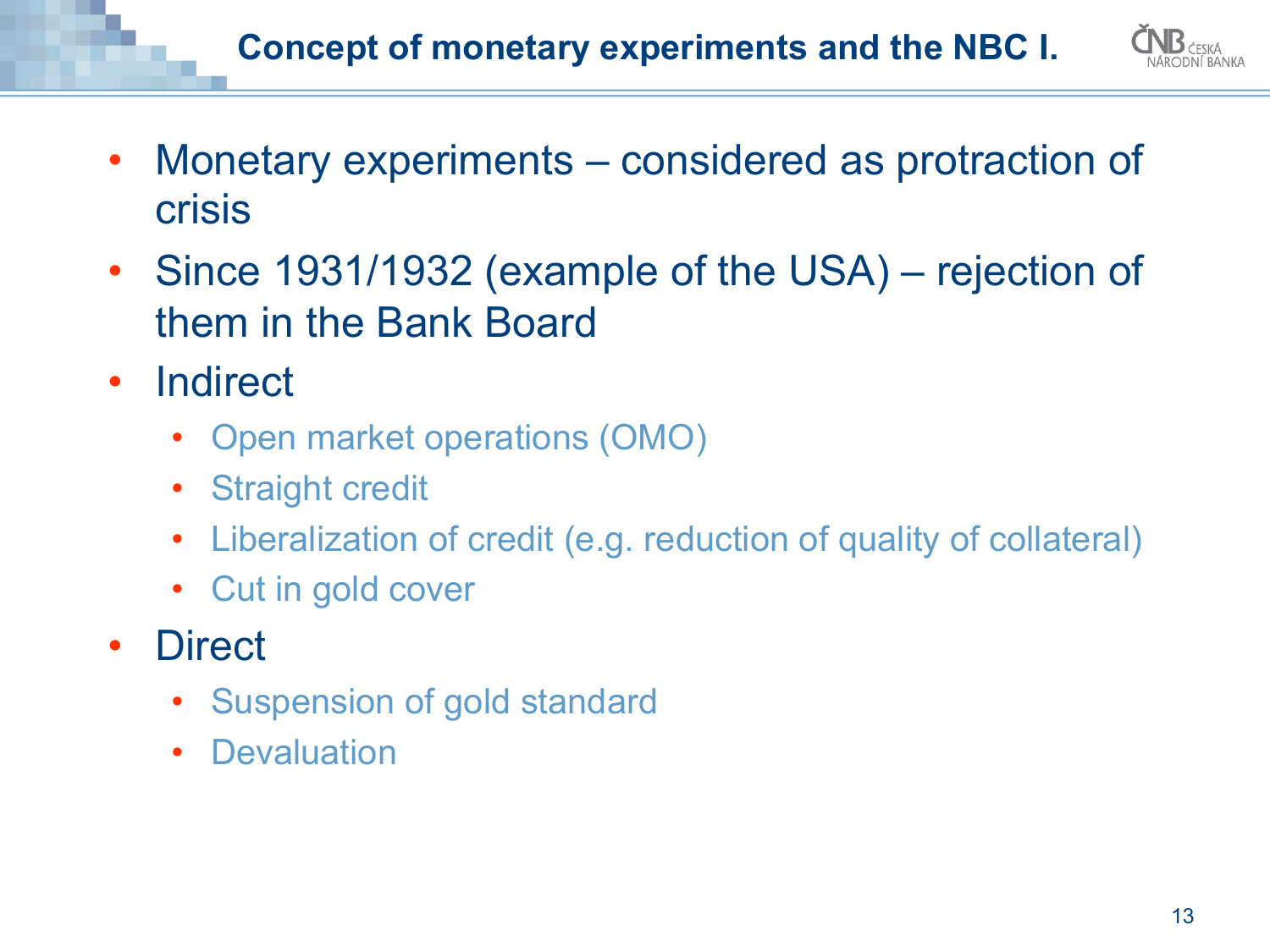

# **Devaluation**

- Struggle agrarian party + Prof. Engliš
- Considerations (1932, 1933)
- Realization (1934)
- Concept of Karel Engliš stabilization of price level
	- 1931-1934 ca 33% disparity in prices (domestic and foreign)
		- Ca 16% reduction in prices via deflation
		- Rest of 16% by devaluation
	- Extension of credit but only by the securities of quality (Československý reeskontní a lombardní ústav)

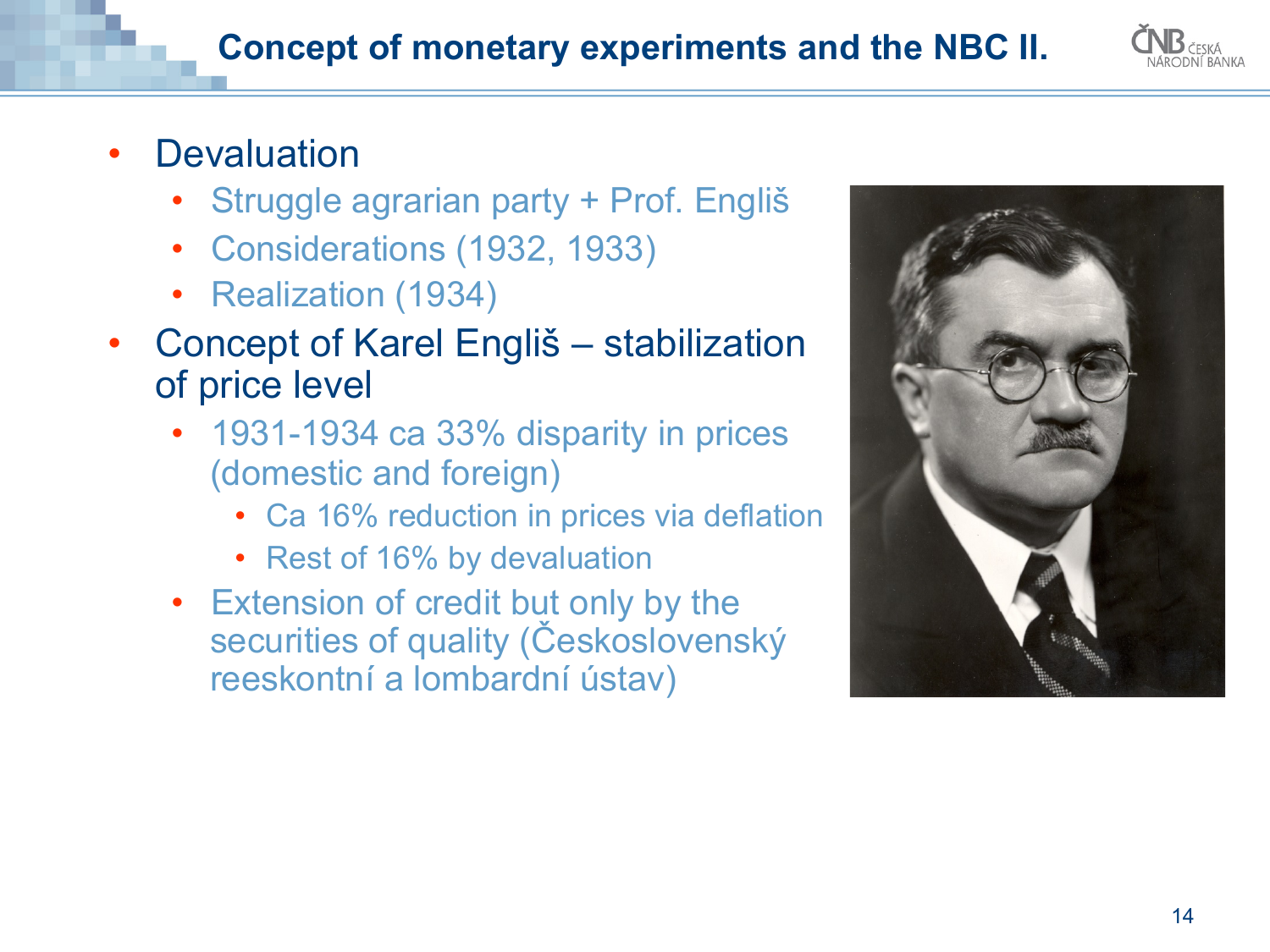

# • Result of the devaluation, 1934

**Economic activity in the CSR, 1928–1935** 







**Source: Zprávy Národní banky Československé, 1929–1937 and Obzor národohospodářský, 1937**

#### **Development of prices in the CSR, 1932–1936**